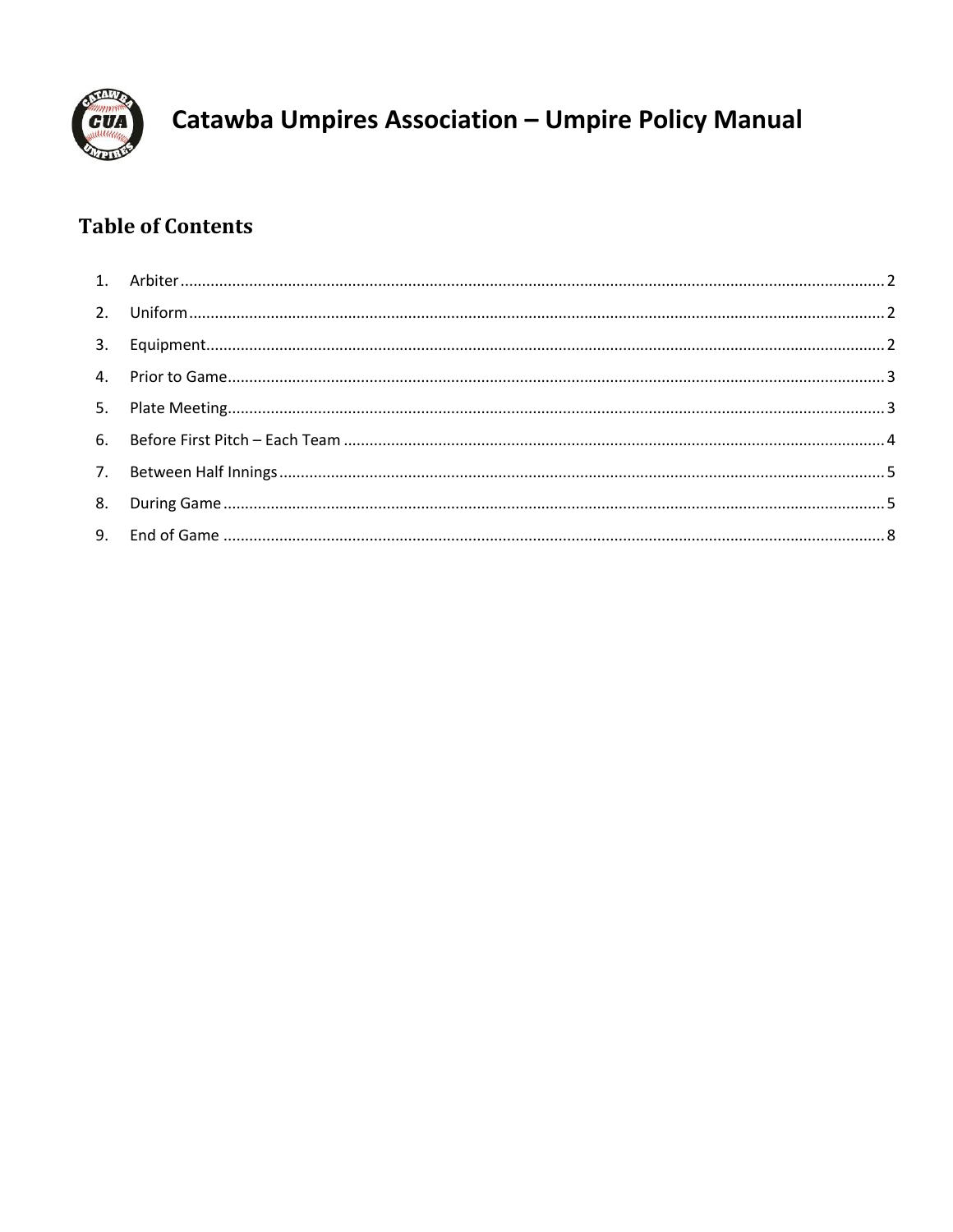

## <span id="page-1-0"></span>**1. Arbiter**

- a. Ensure "Ready to be assigned" is checked
- b. Create calendar blocks early and keep them up to date
- c. Upload professional photograph
- d. Check arbiter and email accounts daily
- e. Accept games when assigned, within 24 hours
- f. When you accept a game, you are expected to work the assignment

### <span id="page-1-1"></span>**2. Uniform**

- a. Mandatory
	- i. CUA logo black hat Always worn properly
	- ii. Black jersey
	- iii. Black jacket with white stripes
	- iv. Charcoal grey pants
- b. Optional
	- i. Black long sleeve jersey (plate only)
	- ii. MLB polo blue jersey
- c. DO NOT
	- i. Wear jewelry
	- ii. Wear a watch
	- iii. Have coins/keys/etc. in pockets
	- iv. Have cell phone on field
	- v. Place sunglasses on hat

### <span id="page-1-2"></span>**3. Equipment**

- a. Plate Gear
	- i. Uniform Fitted hat, 4 or 6 stitch
	- ii. Mask
	- iii. Inside chest protector
	- iv. Cup
	- v. Shin guards
	- vi. Charcoal grey plate pants
	- vii. Black belt
	- viii. Black socks (not ankle length)
	- ix. Plate shoes
	- x. Plate brush
	- xi. Indicator (2)
	- xii. Pen/Pencil (2)
	- xiii. Black ball bag(s)
- b. Base Gear
	- i. Uniform Fitted hat, 6 or 8 stitch
	- ii. Stop watch
	- iii. No indicator on bases
	- iv. Charcoal grey base pants
	- v. Black belt
	- vi. Black socks (not ankle length)
	- vii. Base shoes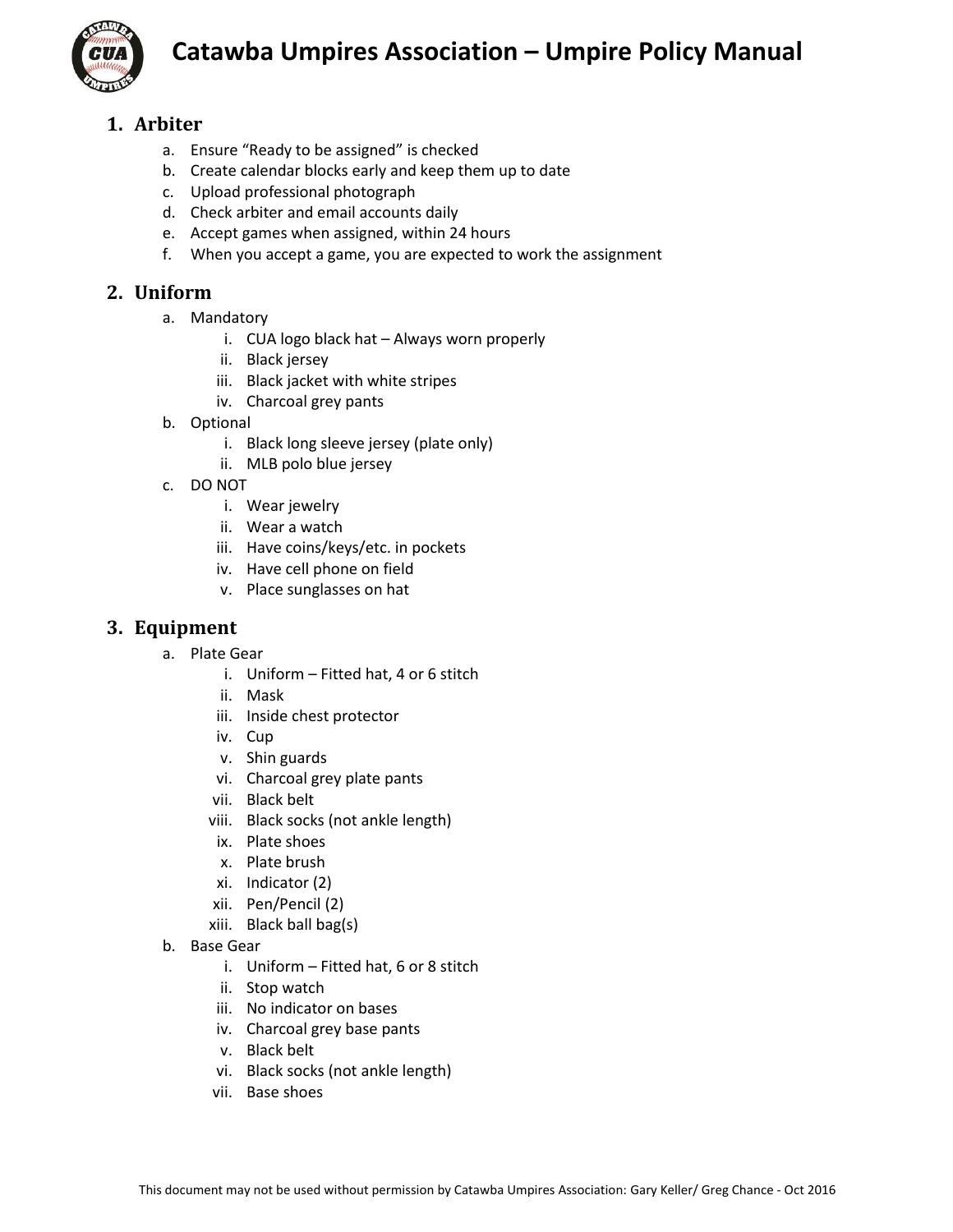

### <span id="page-2-0"></span>**4. Prior to Game**

- a. Communicate with your partner(s) at least 48 hours prior to game time
	- i. Confirm assignment
	- ii. Location
	- iii. Arrival time
	- iv. Parking
	- v. Uniform
- b. Clothing
	- i. Jersey, jacket and pants are to fit properly, be neat and free of wrinkles
	- ii. Shoes are to be shined and free of dirt
	- iii. If shoes have white, the white must be clean
	- iv. Hats are to be neat and clean, replace when necessary
- c. Always bring plate and base gear to each assignment
- d. Arrive at game site 45 minutes prior to game time
- e. Park away from fans, coaches and team bus
- f. Undress/Dress discretely and know someone may be watching
- g. Never approach a game in progress wearing any part of your umpire uniform
- h. Have a meaningful pre-game conference with your partner
	- i. Fair/Foul responsibilities
	- ii. Fly Ball responsibilities
	- iii. Rotations
	- iv. Communications
	- v. Mechanics
	- vi. Signals
	- vii. Exit plan

#### <span id="page-2-1"></span>**5. Plate Meeting**

- a. Arrive promptly at 10 minutes prior to game time, no earlier, no later
	- i. Exception: If game is delayed, arrive promptly after field is ready for play
- b. Proceed directly to home plate Do not check bats/helmets or fraternize with coaches/players
- c. Receive supply of game balls from home team. Timing may vary from site to site, but ensure you have them before National Anthem.
- d. Positions
	- i. Plate umpire Point of plate facing pitcher's mound
	- ii. Base umpire In front of plate back to pitcher's mound
		- 1. 3 Man crew both base umpires in front of plate with back to pitcher's mound
- e. Meeting
	- i. As coaches arrive introduce yourself to each coach and remember their names.
		- 1. Call them by first name the remainder of the game
	- ii. Receive home team line-up
	- iii. Receive visitor team line-up
	- iv. Ensure both coaches have copies
	- v. Verification of each line-up (Home team first)
		- 1. All players have unique names, numbers, positions
		- 2. Have 9 or 10 players listed depending on DH role
		- 3. Clarify DH position and defensive player he is hitting for
		- 4. Listing of substitutes is a courtesy, not required
		- 5. Both coaches acknowledge all players are legal and are properly equipped
		- 6. Ask home coach to go over ground rules
		- 7. Clarify with home coach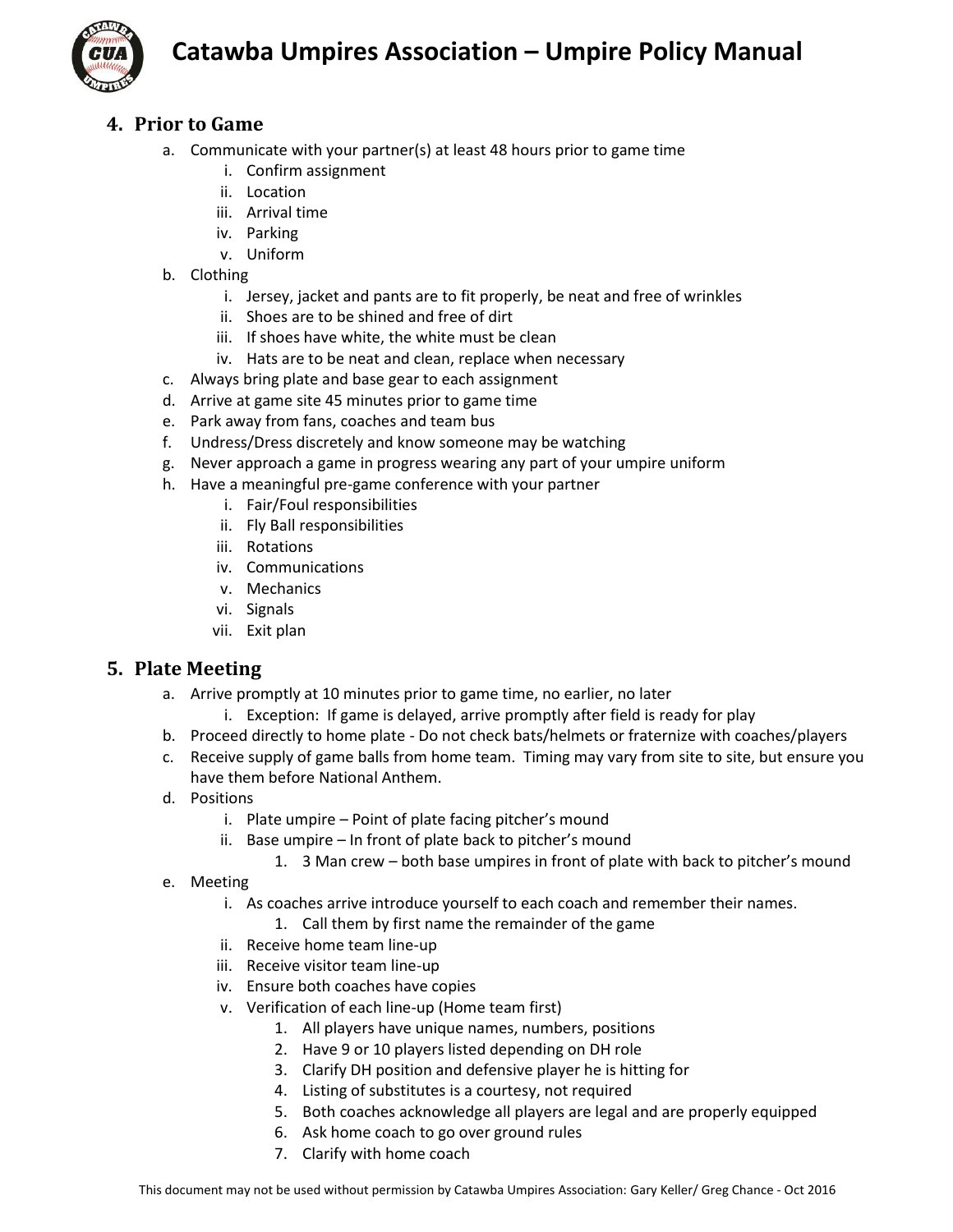

- a. Location/Identification of game administrator
- b. Introductions of players
- c. National Anthem
- d. Any special events (i.e. Ceremonial First Pitch, Senior Night, etc.)
	- i. If special event, clarify with home coach where umpires can position themselves to be out of the way
- 8. Finish plate meeting with all items clarified
- vi. Player Introductions
	- 1. Both umpires point of plate facing pitcher's mound
	- 2. Pay attention as players are introduced, look for tobacco, jewelry and other illegal equipment
- vii. National Anthem
	- 1. Same position as introductions
	- 2. Remove hat, feet together, stand up straight, right hand with hat over heart a. If there are technical difficulties, remain at attention, don't look around
	- 3. No talking, spitting, laughing, etc. Show respect and be professional
	- 4. Remain at attention until the last note of the anthem is played/sung
		- a. If color guard is on field, remain at attention until they clear the field
- viii. Special Event/First Pitch
	- 1. Crew proceeds to designated area
	- 2. Remain quiet and stay out of pictures if possible
- ix. Once Introductions/National Anthem/Special Events are complete, base umpire(s) leaves for his position

#### <span id="page-3-0"></span>**6. Before First Pitch – Each Team**

- a. Plate umpire
	- i. Introduce yourself to the catcher. Call him by name during the game
	- ii. Remain engaged
	- iii. Take position behind catcher and watch minimum of 4 pitches, 2 from each side
	- iv. If pitcher brought ball in with him, check ball before play begins
	- v. Stand on hitter's baseline, just outside dirt circle
	- vi. Count the 8 or less pitches
	- vii. Inform catcher and  $1<sup>st</sup>$  batter when 2 pitches remain
	- viii. Remind  $1^{st}$  batter when 1 pitch remains
	- ix. Clean plate, assume position
	- x. When catcher, pitcher, batter and partner(s) are in position, call Play
- b. Base umpire(s)
	- i. 2 man crew U1 position is in outfield grass halfway between 1B and 2B
	- ii. 3 man crew U3 position is in outfield grass halfway between 2B and 3B
	- iii. Remain engaged, count the pitches
	- iv. U1 take minimum of 3 throws to first base from this position
	- v. When catcher throws ball to 2B U1 hustle to A position, U3 to D position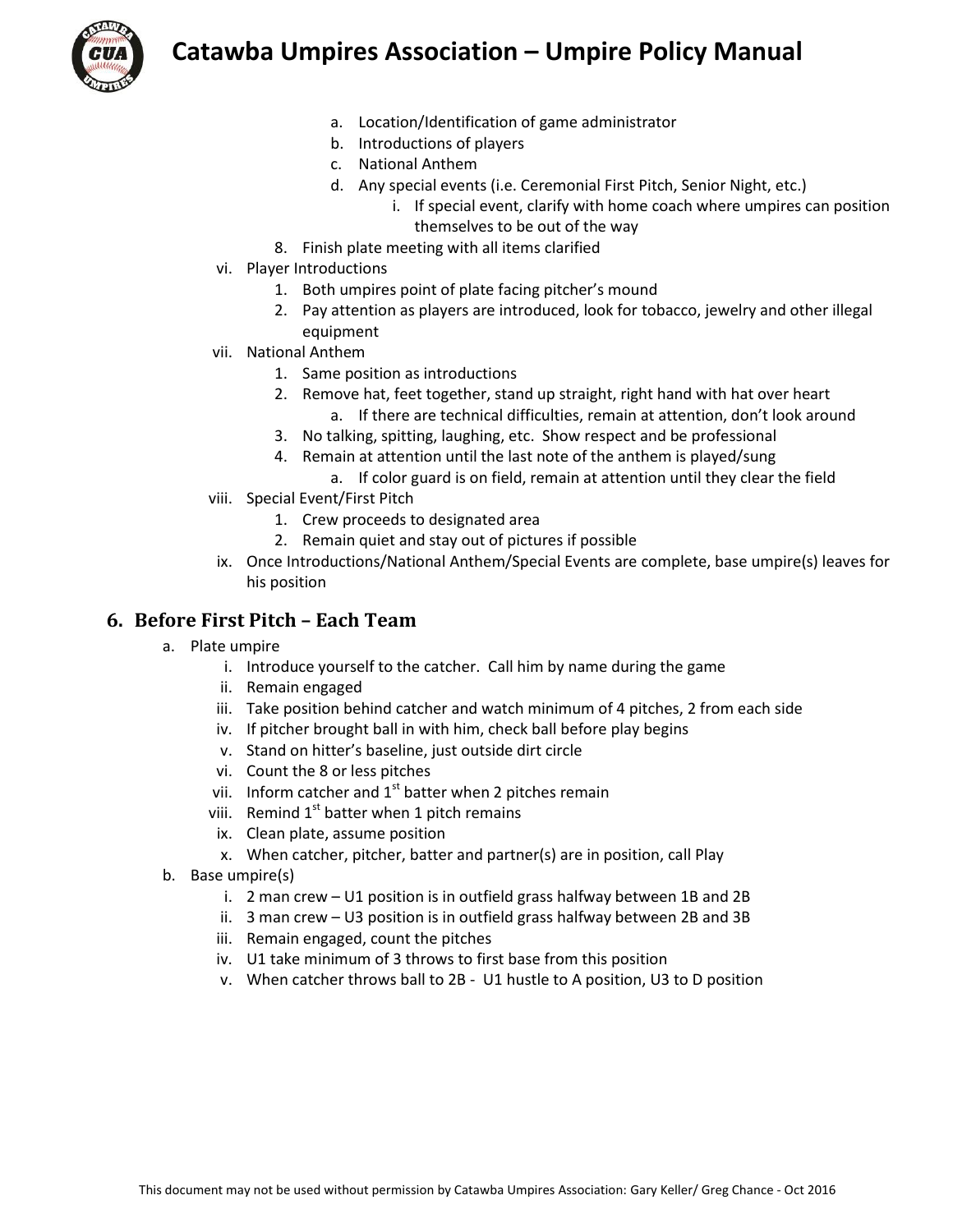



### <span id="page-4-0"></span>**7. Between Half Innings**

- a. Plate umpire
	- i. Stand on hitter's baseline, just outside dirt circle (Exception: Issues with offensive team)
	- ii. Remain engaged, count the pitches 5 or 8
	- iii. Inform catcher and  $1<sup>st</sup>$  batter when 2 pitches remain
	- iv. Remind  $1<sup>st</sup>$  batter when 1 pitch remains
	- v. Clean plate, assume position
	- vi. When catcher, pitcher, batter and partner(s) are in position, call Play
- b. Base umpire(s)
	- i. Move to position in outfield grass
	- ii. Remain engaged, count the pitches
	- iii. When catcher throws ball to 2B U1 hustle to A position, U3 to D position

#### <span id="page-4-1"></span>**8. During Game**

- a. CUA Expectations
	- i. Always remember you are in the public eye and recording devices are almost everywhere
	- ii. Professional attitude, actions, body language, etc. at all times
	- iii. DO NOT enter any team area (e.g. dugout) at any time before, during or after a game
	- iv. Hustle at all times
	- v. Knowledge of rules and their application
	- vi. Ready position before every pitch
	- vii. Set before every call
	- viii. Proper positioning and mechanics
	- ix. Communicate with your partner
	- x. Do not fraternize with any players or coaches. A polite introduction or brief conversation if approached is all that is allowed
- b. Fans
	- i. Under no circumstance is a CUA umpire to engage any fan at any time
	- ii. Do not acknowledge any fan's comment, criticism, gesture, etc.
	- iii. If an issue with a fan develops, handle it via the home coach or game administrator
- c. Food/Beverage
	- i. If water is desired, politely ask home team to bring it to you between half innings
	- ii. No sunflower seeds, no tobacco of any kind
	- iii. If gum is consumed
		- 1. Do not blow bubbles
		- 2. Do not smack
		- 3. Dispose of properly
	- iv. No food is to be consumed on the field
	- v. Do not ask for food, but if offered it may be accepted after the game is complete
	- vi. Consumption of all food is to be at your vehicle/locker room
- d. Game delayed by weather, field conditions, etc.
	- i. At sight or sound of lightning, remove players from field, wait 30 minutes from last sight or sound before resuming play
	- ii. Crew documents the game situation when play is stopped
	- iii. Go to a designated area for the delay, preferably not a dugout
	- iv. Stay engaged
	- v. Work with home team and game administration to complete game when safe
- e. Call Challenged by head coach
	- i. Turn coach to facing the crowd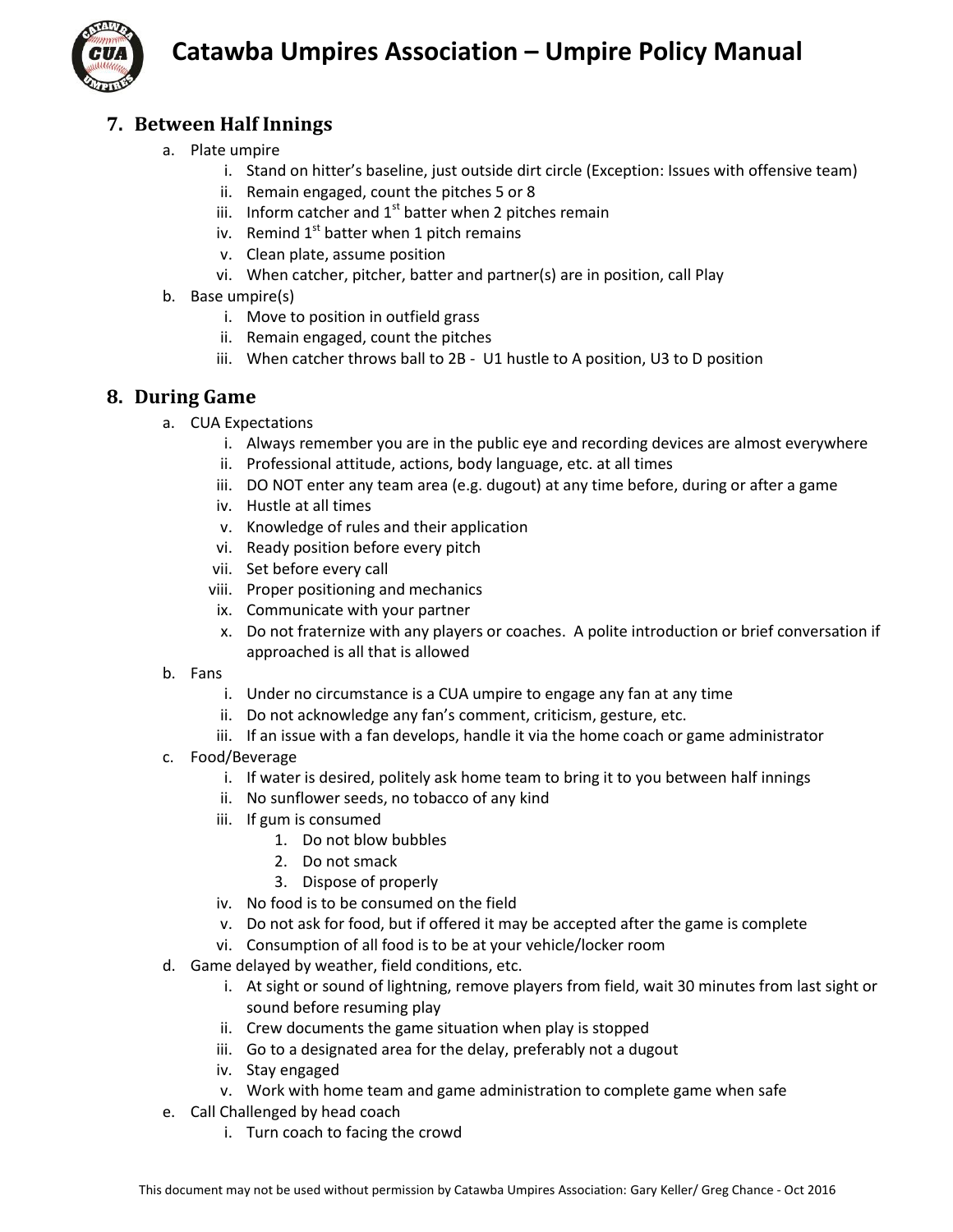



- ii. Calling umpire clarifies with coach his disagreement with call. Allow coach to explain, do not interrupt and hear him out
- iii. If calling umpire does not need help from partner, then no huddle
- iv. If calling umpire desires to get help from partner
	- 1. Explain to coach umpires decision is final once huddle is complete
	- 2. Return coach to his dugout or coach's box
	- 3. Huddle with partner(s)
	- 4. Discuss play
	- 5. If call not reversed
		- a. Quick communication from calling umpire to coach from a distance, he must remain in the dugout or coach's box, no more discussion
	- 6. If call is reversed
		- a. Confirm game situation: count, outs, runners, batter, players, etc. before breaking huddle
		- b. Calling umpire has discussion with opposing coach
		- c. Opposing coach returns to dugout or coach's box
		- d. Calling umpire announces the corrected call, positions base runners if necessary
- f. Escalating argument with head coach
	- i. By rule, assistant coaches are not permitted to argue with an umpire
	- ii. Calling Umpire
		- 1. Turn coach to facing the crowd
			- 2. Do not touch coach
				- a. Suggestions for hands
					- i. Grasp mask with both hands
					- ii. Both hands at side
					- iii. Both hands in back pockets
		- 3. Allow coach to voice his argument, do not interrupt and hear him out
		- 4. Give coach your perspective on play/rule
		- 5. End discussion in a timely manner
		- 6. Escalation steps
			- a. Warn coach, verbalize the word "Warning"
				- i. Best effort to issue 2 warnings
			- b. Restrict coach to dugout
			- c. Eject as a last resort
			- d. Note: If coach is flagrant in aggression (i.e. charges, bumps, throws hat, kicks dirt, etc.) Ejection may occur without warning/restriction
	- iii. Non-Calling umpire responsibilities
		- 1. Stay Engaged
			- a. Observe entire field
			- b. Keep additional coaches and players in their positions. Do not allow one umpire with multiple coaches/players
			- c. Do not come into the argument, stay in vicinity
		- 2. If ejection occurs
			- a. Get between umpire and coach
			- b. Calling umpire leaves in opposite direction
			- c. Escort coach to dugout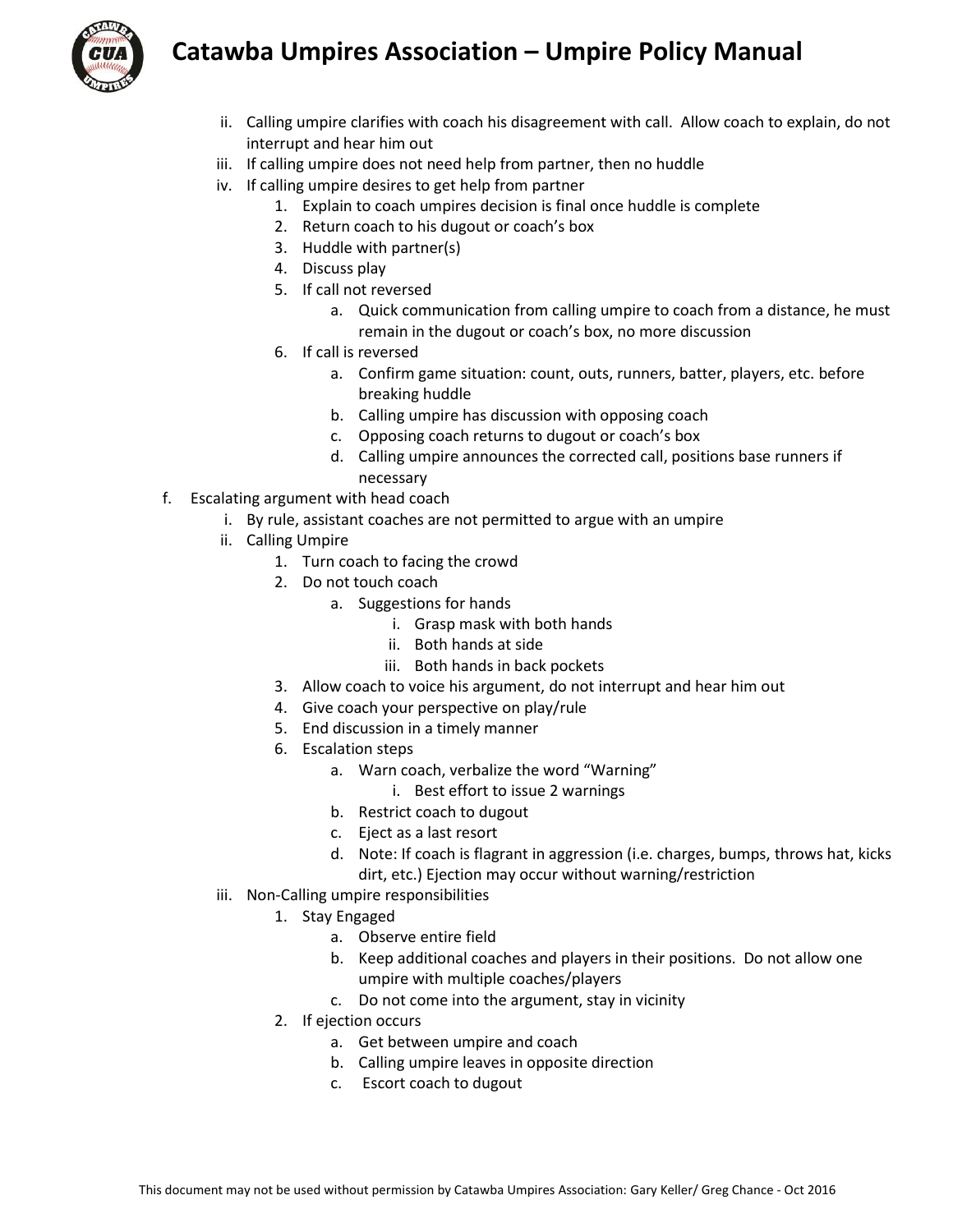

- iv. After Incident is complete
	- 1. Umpires huddle
	- 2. Record facts surrounding game situation on line-up card
	- 3. Document any warnings, restrictions or ejections that occurred
	- 4. Ensure count, outs, runners, batter, players are all correct
	- 5. Resume game
- g. Argument with player
	- i. Warn player immediately he is not allowed to argue with an umpire
	- ii. If argument escalates and a player ejection occurs
		- 1. Player is sent to dugout and may remain there until game ends
			- a. DO NOT make a player leave the dugout
			- b. No problem if player leaves dugout on his own
		- 2. Umpires have same on field responsibilities as coach ejection
- h. Pitching change
	- i. Plate Umpire
		- 1. Quickly document visit
		- 2. Allow coach time with pitcher
		- 3. If coach remains
			- a. Walk with purpose to pitcher's mound
			- b. Direct coach to break meeting or make change
			- c. Pitcher remains
				- i. Ensure meeting is completed, hustle back to position
			- d. Pitcher removed
				- i. Proceed to offensive team's foul line
				- ii. Stay engaged
				- iii. Ensure warm-ups are progressing in a timely manner
				- iv. Quickly document and confirm change is legal
				- v. Indicate change to press box
				- vi. If double switch, communicate to offensive team
				- vii. Watch at least 4 pitches
				- viii. Resume play after 8 or less pitches, no catcher throw down
	- ii. Base Umpire
		- 1. Proceed to defensive team's bull pen side of outfield grass
		- 2. Remain engaged
		- 3. If pitcher is removed, bring pitcher in from bull pen if applicable
		- 4. Return to position on outfield grass, count pitches
		- 5. Return to position when last warm up pitch is complete
- i. Player substitutions Plate Umpire
	- 1. Ensure time is out
	- 2. Quickly document and confirm substitution is legal
	- 3. Announce change to press box
- j. Baseball Supply Plate Umpire
	- i. Ask for additional baseball before you deplete your supply
	- ii. Home team should bring them to you do not go to dugout to get them
	- iii. Each baseball must be checked when received
	- iv. Foul balls hit to backstop
		- 1. Ensure on-deck batter or home team personnel retrieves balls
		- 2. Do not wait for foul ball to be returned to you, use your supply of baseballs and keep game moving
		- 3. Ensure retrieving personnel has vacated the backstop area before putting ball in play